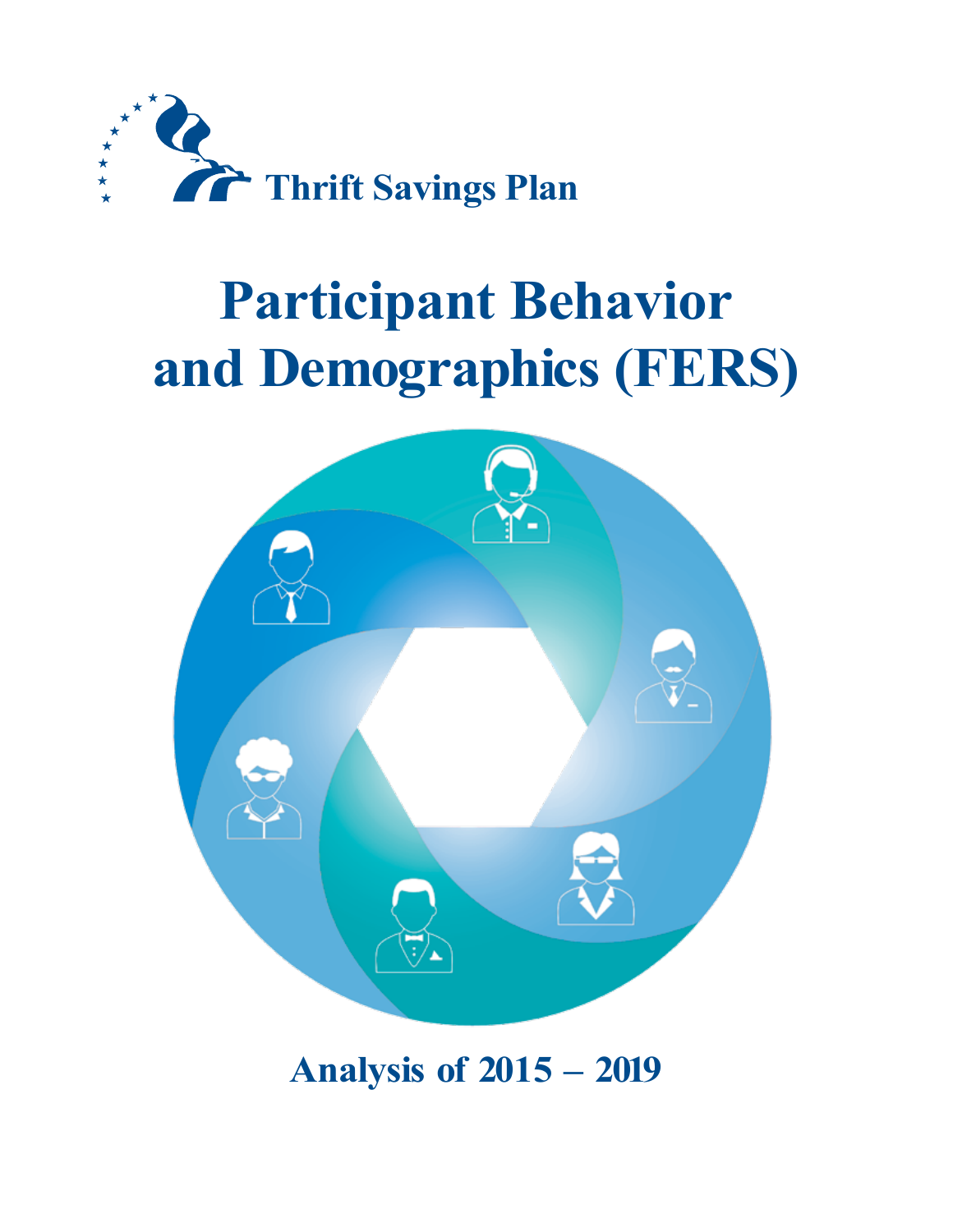### **Introduction**

This analysis of Thrift Savings Plan (TSP) participant demographics prepared by the Federal Retirement Thrift Investment Board is based on participant data. The analysis of calendar year 2019 data is similar to analysis of data conducted in the previous year.

As with the 2018 report, the 2019 analysis will focus solely on participants in FERS, the Federal Employee Retirement System. Information from this analysis provides insight on demographics, investment behaviors and how plan design changes may have influenced participation and contribution behaviors. Finally, this analysis helps us identify trends with participant usage of benefit options.

## **Background**

The Federal Retirement Thrift Investment Board is an independent Federal agency that was established to administer the Thrift Savings Plan (TSP) under the Federal Employees' Retirement System Act of 1986 (See 5 U.S.C. §§ 8351; 8401 et seq.). Similar to the type of savings and tax benefits that many private corporations offer their employees under I.R.C. §401(k) plans, the TSP provides Federal civilian employees and members of the uniformed services the opportunity to save for additional retirement security. The Agency's mission is to act solely in the interest of its participants and beneficiaries.

TSP participants can invest their employee and employer contributions in the following core funds:

- Government Securities Investment Fund (*G Fund*)
- Fixed Income Index Investment Fund (*F Fund*)
- Common Stock Index Investment Fund (*C Fund*)
- Small Cap Stock Index Investment Fund (*S Fund*)
- International Stock Index Investment Fund (*I Fund*)

In addition to these indexed core funds, participants may also invest in five Lifecycle Funds (*L Funds*). The L Funds are custom target-date funds invested exclusively in the G, F, C, S, and I Funds.

During the period covered by this report, the TSP underwent two major plan design changes. In September 2015 the default investment switched from the G Fund to an age-appropriate L Fund. The ongoing impact of this change on participant behavior will be discussed in this analysis. In January 2018, the Blended Retirement System (BRS) was implemented, but will not be covered in this report due to insufficient information being available for effective analysis at this time.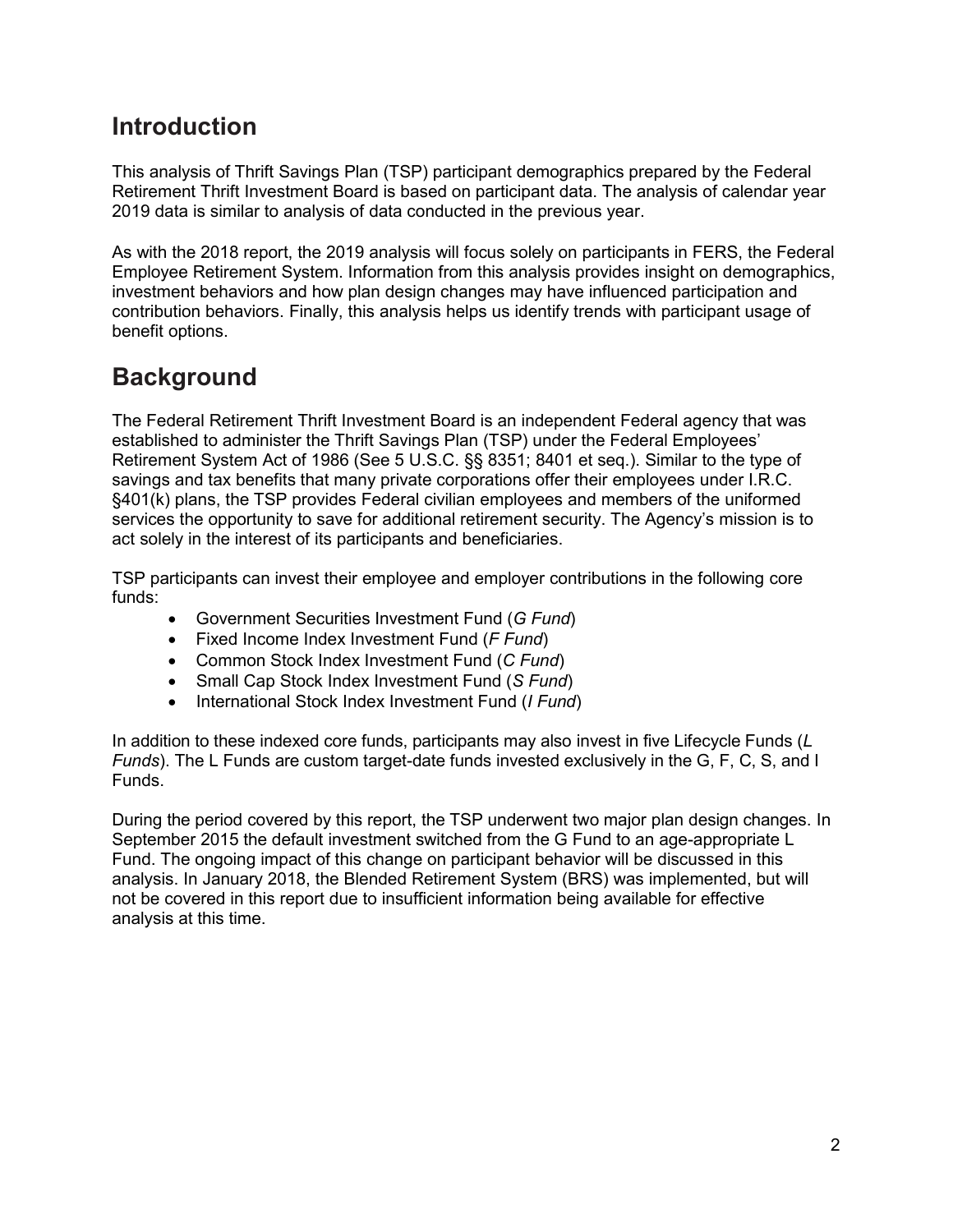## **Data Collection and Methodology**

This report is based on data extracted from the TSP recordkeeping system for all TSP participants identified as active civilian Federal employees covered by the FERS retirement system.

In the same manner as the 2018 report, agency 1% automatic contributions were used to estimate salary. This value is then used to calculate salary quintiles and the average deferral rate. This method excludes overtime and performance awards, so does not represent the total employee compensation. However, matching percentages are based solely on basic salary including locality pay, which excludes overtime and awards. The effect is that the average deferral rate (calculated using a smaller denominator) will be higher using this methodology, but will largely match the participant's elected deferral rate percentage. This effect is expected to be roughly equivalent across salary ranges, so the use of salary quintiles will mitigate the impact.

In this report, salaries are shown in quintiles. The first quintile represents the 20% of all records in the lowest annual salary band; the fifth quintile represents the 20% of records in the highest salary band.

In summary, the analysis provided in this report is subject to the following limitations:

The calculation of salary based on automatic 1% contributions may modestly distort the findings compared to reports prior to 2016 when OPM data was last available, showing a higher rate but one more representative of the participant's actual deferral choice.

The inclusion of TSP accounts for employees of the Legislative and Judicial branches may modestly alter the findings when compared to reports prior to 2016.

The TSP recordkeeping system does not having information on a participant's work schedule. However, the inclusion of TSP accounts for part-time and intermittent workers is likely to have a more meaningful impact on the findings compares to reports prior to 2016. Since this group is likely to participate and contribute at lower rates than full-time employees, this inclusion will also likely result in a negative bias compared to analysis of only full-time employees, particularly in the lowest salary quintile.

Employees' actual deferral rate elections are not included in the TSP databases. Therefore, an approximation of annualized deferral rate is calculated by comparing the actual total employee contributions to the estimated annual salary rate for each calendar year.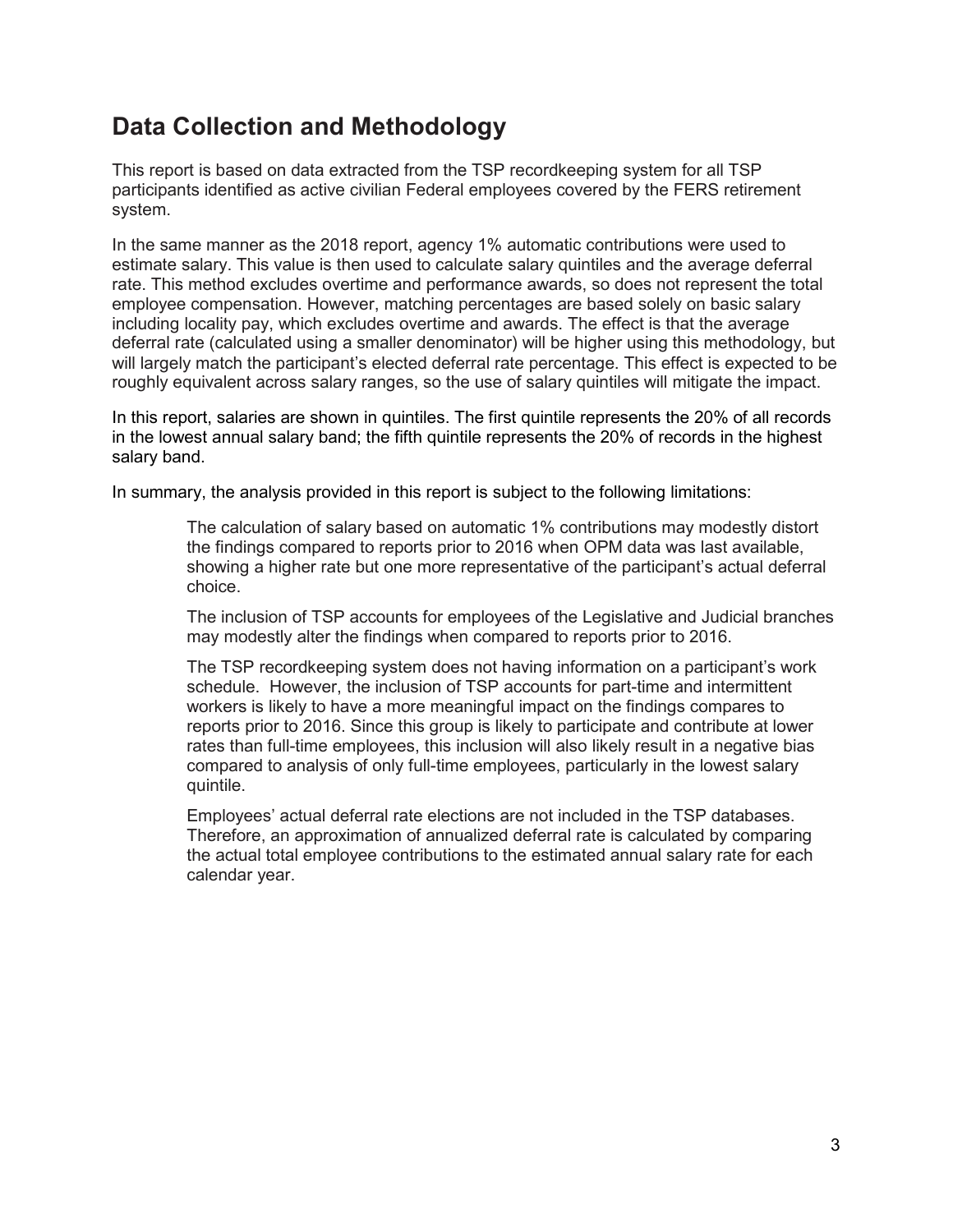## **Analysis**

The following sections of this report examine the behaviors of FERS participants across a fiveyear timeframe ending December 31, 2019 and through the lens of two demographic filters – age and salary. The exhibits and narratives display the relationships between these demographic factors and participant behaviors associated with participation and automatic enrollment, deferral rates, investment allocation, and loan and hardship withdrawal usage.

#### Plan Participation

The FERS participation rate continues to increase, reaching a new high of 93.8% at the end of 2019, a 0.5 percent increase over 2018 participation levels. Figure 1 illustrates the steady improvement in the participation rate since the implementation of automatic enrollment for new hires in 2010. Automatic enrollment provides that new employees automatically have 3% of their salary deferred into the TSP unless the employee makes an active election not to participate in the Plan.



*Figure 1*

Automatic enrollment has also led to similar improvements in the participation of the youngest and lowest-paid. Reversing historical precedent, the younger the participant, the more likely they are to participate. As these participants are also the most likely to have been hired after the introduction of automatic enrollment in 2010, there is a clear linkage between the trend in these rates and automatic enrollment. Additionally, with auto-enrollment capturing new workers regardless of salary, the gap in participation rates between the highest paid and lowest paid continued to shrink, from a 6.5% difference in 2015 versus 4.1% in 2019. See Table 1 below: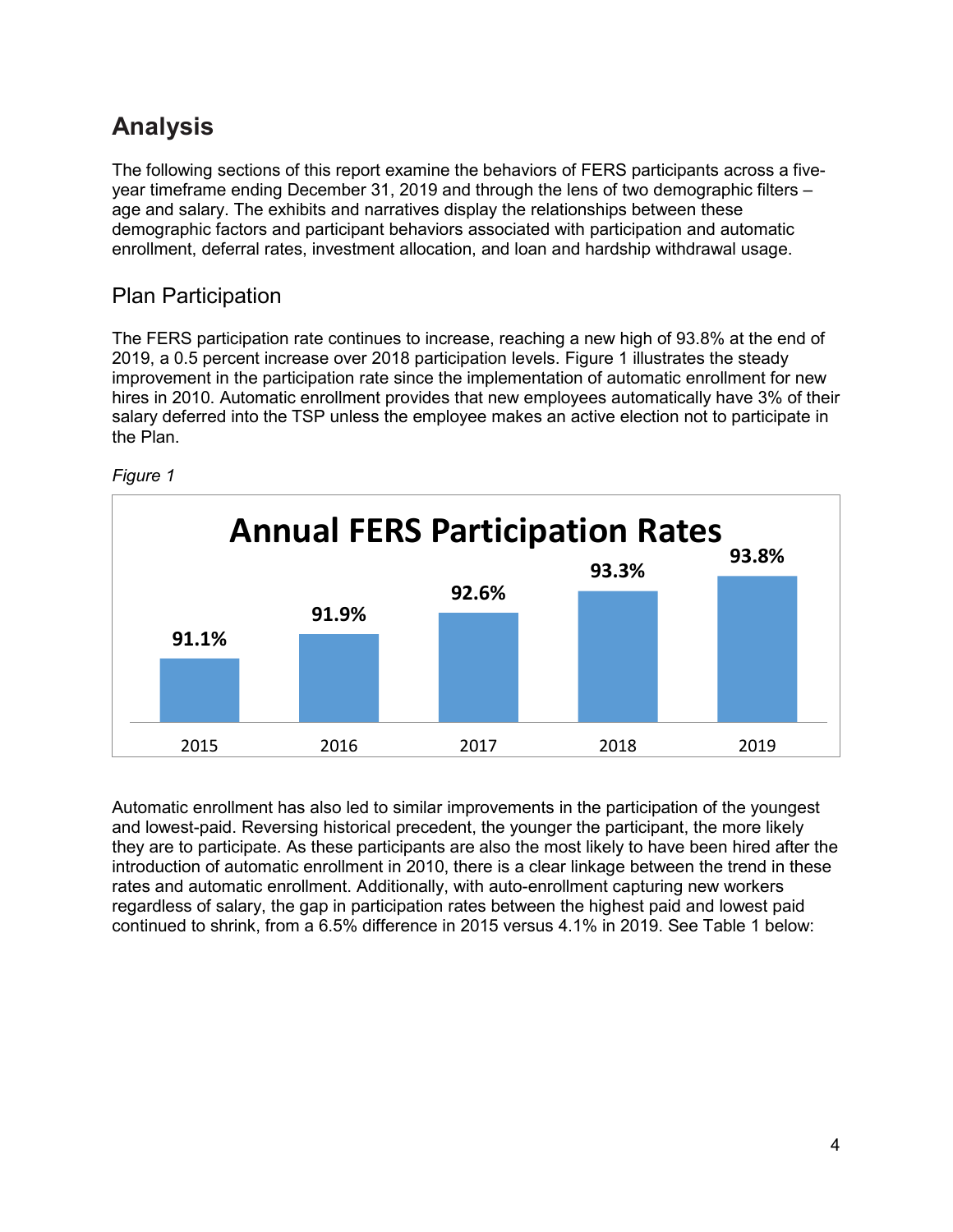| Table 1                                                       |       |       |       |       |       |  |  |  |
|---------------------------------------------------------------|-------|-------|-------|-------|-------|--|--|--|
| <b>Annual FERS Participation Rates by Demographic Cohorts</b> |       |       |       |       |       |  |  |  |
|                                                               | 2015  | 2016  | 2017  | 2018  | 2019  |  |  |  |
| Age                                                           |       |       |       |       |       |  |  |  |
| $= 29$                                                        | 95.6% | 96.8% | 96.5% | 97.1% | 97.0% |  |  |  |
| $30 - 39$                                                     | 93.0% | 94.2% | 94.6% | 95.3% | 95.7% |  |  |  |
| $40 - 49$                                                     | 90.2% | 91.3% | 92.1% | 92.9% | 93.6% |  |  |  |
| $50 - 59$                                                     | 90.2% | 90.8% | 91.5% | 92.2% | 92.7% |  |  |  |
| $60 - 69$                                                     | 89.9% | 90.2% | 90.8% | 91.4% | 91.9% |  |  |  |
| $70+$                                                         | 87.1% | 86.9% | 87.7% | 87.6% | 88.2% |  |  |  |
| <b>Salary Quintile</b>                                        |       |       |       |       |       |  |  |  |
| Q1 Lowest Paid                                                | 89.8% | 89.1% | 91.5% | 92.5% | 92.9% |  |  |  |
| Q2 Lower Paid                                                 | 86.7% | 87.7% | 89.1% | 90.1% | 91.1% |  |  |  |
| Q3 Mid-Range                                                  | 89.2% | 90.2% | 90.8% | 91.3% | 91.7% |  |  |  |
| Q4 Higher Paid                                                | 93.8% | 94.4% | 94.7% | 94.9% | 95.2% |  |  |  |
| Q5 Highest Paid                                               | 96.3% | 96.6% | 96.7% | 96.9% | 97.0% |  |  |  |

Auto-enrollment has resulted in increased participation rates, with approximately 2.2% of autoenrolled participants opting out of making contributions. In addition, auto-enrolled participants have demonstrated a relatively high degree of engagement with the TSP as 79% have actively made deferral changes, interfund transfers or other transactions since entering the Plan. However, as shown in figure 2, the 21% who have made no change since being auto-enrolled are mostly in the lowest salary quintiles.



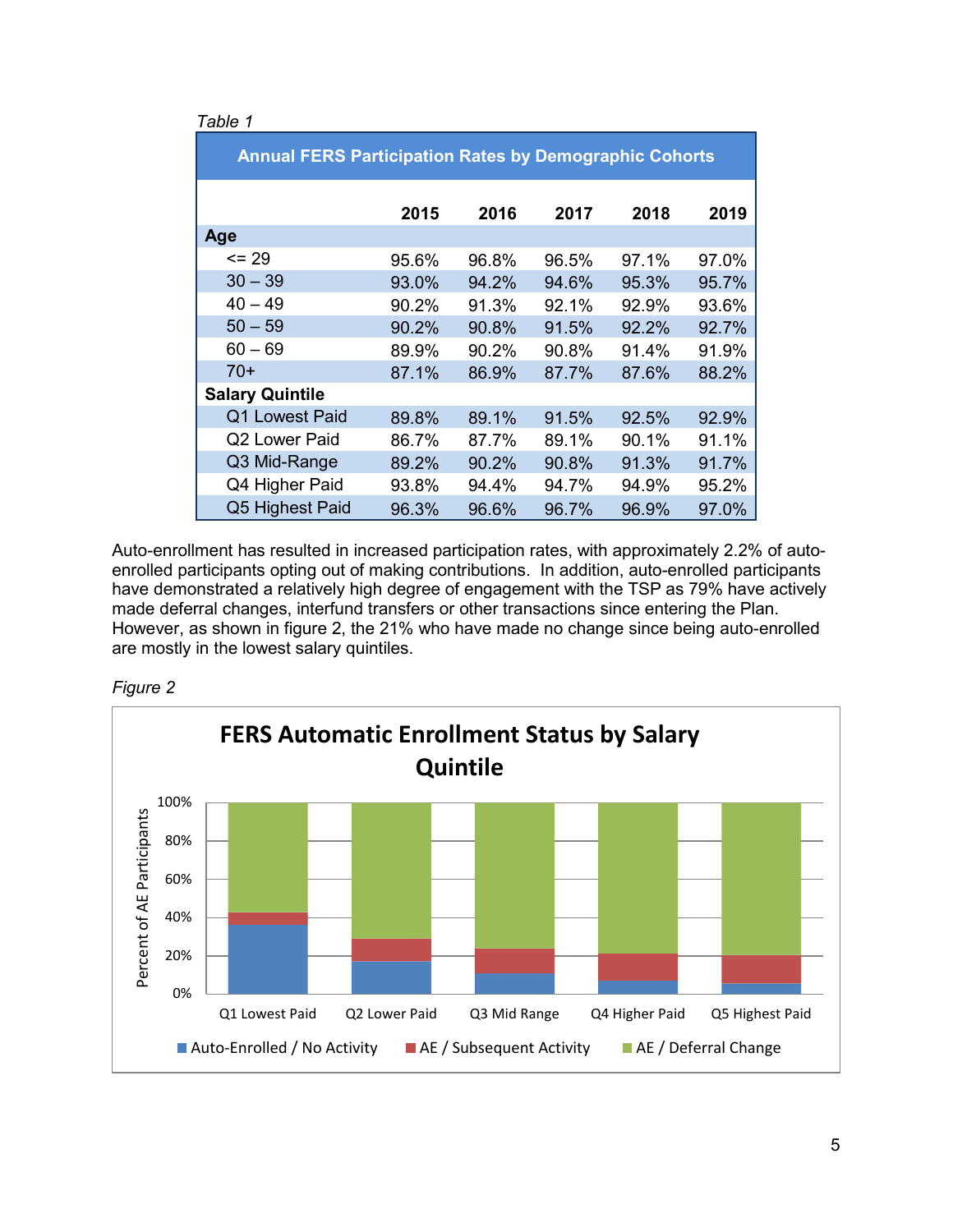#### Deferral Rates

The FERS deferral rate (includes employee Roth, traditional and catch-up contributions) has leveled at 7.9% during the last five years as shown in figure 3. The FERS deferral rate exceeds the 7.[1](#page-5-0)% average deferral rate (ADP) of other defined contribution plans according to Deloitte<sup>1</sup>

and the 6.7% ADP for automatic plans according to Vanguard<sup>[2](#page-5-1)</sup>. However, it is significantly lower than the 9.5% FERS deferral rates of the mid-2000s. This drop is a side effect of automatic enrollment. While increasing the participation rate by including many new participants who would not otherwise have been participating, many of these auto-enrolled



participants have continued to contribute at the 3% default level. The increase in new participants at the default level caused the average deferral rate to slowly decline and now level off*.* 

Figure 4 below illustrates the power of plan design on participant behavior. FERS participants receive dollar-for-dollar matching contributions on the first 3% of pay and 50 cents on the dollar on the next 2%. The full match is achieved with a 5% contribution. Consequently, deferral rates aggregate in the 5-6% range, with 29.8% of TSP contributors being in this range in 2019. The impact of automatic enrollment can clearly be seen as the percent of participants contributing 2% or less shows a steady decline while the percent at the default contribution rate of 3% has grown over the last 5 years. Still of significant note, however, 30% of participants are not receiving the full matching contribution as they are contributing less than 5%. In October 2020, FRTIB will be increasing the default level to 5% for all new auto-enrolled participants.





<span id="page-5-0"></span><sup>&</sup>lt;sup>1</sup> "For [Non-highly compensated employees], the median ADP was  $6.2\%$  . . ., while the median ADP for [highly compensated employees was 7.8%. . . ." Deloitte, Annual Defined Contribution Benchmarking Survey – Ease of Use Drives Engagement in Saving for Retirement, 2019 Edition.

<span id="page-5-1"></span><sup>&</sup>lt;sup>2</sup> "Participants in voluntary plans had a deferral rate of 7.1% compared with participants in automatic plans where the deferral rate was 6.7%." Vanguard, How America Saves 2019.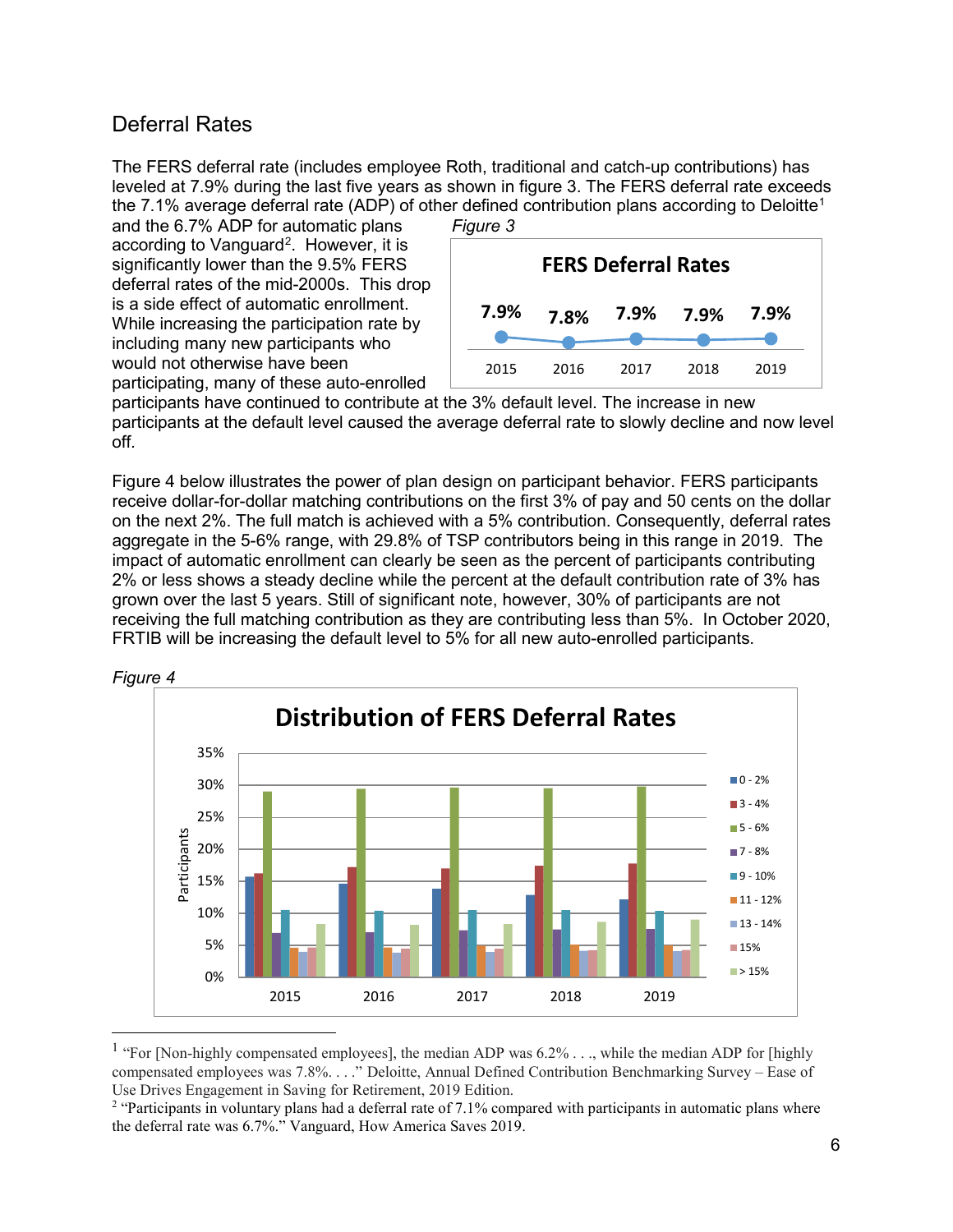The lowest-paid participants are deferring the least – 3.3% less than the highest paid. See Table 2. However, with an average deferral rate of 6.6%, many of the lowest paid are still receiving the full match. The youngest participants have the lowest average deferral rates with deferrals steadily increasing with age.

| <b>Annual FERS Deferral Rates by Demographic Cohorts</b> |       |       |       |       |       |  |  |  |
|----------------------------------------------------------|-------|-------|-------|-------|-------|--|--|--|
|                                                          | 2015  | 2016  | 2017  | 2018  | 2019  |  |  |  |
| Age                                                      |       |       |       |       |       |  |  |  |
| $= 29$                                                   | 5.3%  | 5.3%  | 5.2%  | 5.4%  | 5.5%  |  |  |  |
| $30 - 39$                                                | 6.4%  | 6.4%  | 6.4%  | 6.6%  | 6.6%  |  |  |  |
| $40 - 49$                                                | 7.2%  | 7.2%  | 7.2%  | 7.3%  | 7.3%  |  |  |  |
| $50 - 59$                                                | 9.2%  | 9.1%  | 9.1%  | 9.1%  | 9.1%  |  |  |  |
| $60 - 69$                                                | 10.5% | 10.0% | 10.3% | 10.0% | 10.0% |  |  |  |
| $70+$                                                    | 11.6% | 10.8% | 11.1% | 10.5% | 10.4% |  |  |  |
| <b>Salary Quintile</b>                                   |       |       |       |       |       |  |  |  |
| Q1 Lowest Paid                                           | 5.7%  | 5.5%  | 5.7%  | 5.9%  | 6.6%  |  |  |  |
| Q2 Lower Paid                                            | 7.0%  | 7.2%  | 7.0%  | 6.9%  | 6.8%  |  |  |  |
| Q3 Mid-Range                                             | 8.0%  | 8.1%  | 7.9%  | 8.1%  | 8.1%  |  |  |  |
| Q4 Higher Paid                                           | 8.8%  | 8.9%  | 8.9%  | 9.0%  | 9.1%  |  |  |  |
| Q5 Highest Paid                                          | 9.9%  | 9.8%  | 9.8%  | 9.8%  | 9.9%  |  |  |  |

#### *Table 2*

Roth TSP was introduced in May 2012, allowing paticipants to make contributions from after-tax dollars, and their earnings on those contributions to be tax-free at withdrawal (as long as certain IRS requirements are met). While the majority of participants continue to make only traditional (pre-tax) contributions, deferrals to Roth TSP are increasing. For those contributing to Roth, their average deferrals were 5.3% as opposed to the average traditional deferral of 7.3%. While the traditional deferral is hovering around 7.4%, the Roth deferral has been rising. (Roth and traditional average deferral rates in Figure 5 do not include catch-up contributions which are reflected in the deferral rates shown in Figures 3 and 4.)



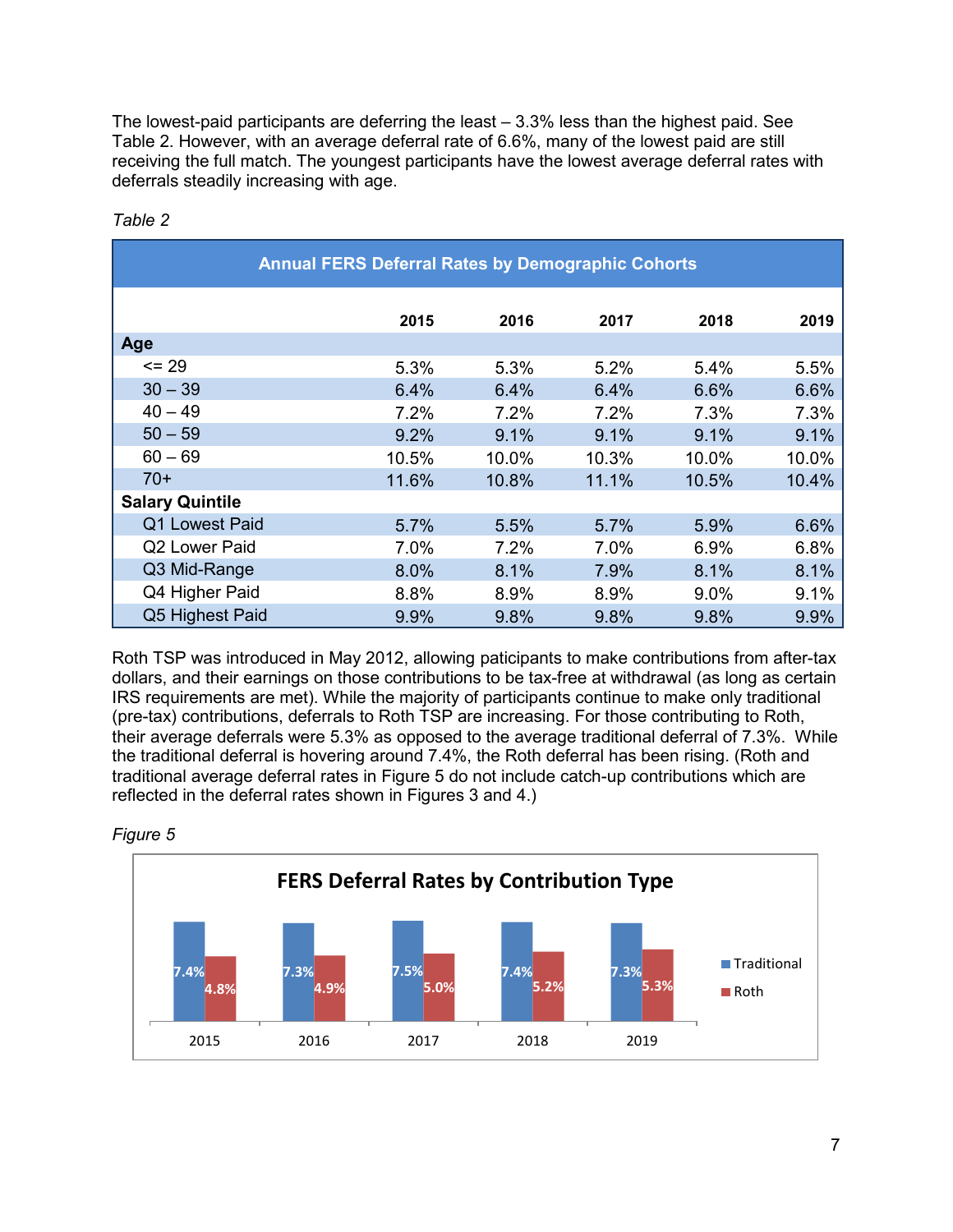Roth deferral rates are highest among older participants, as well as the highest-paid. However, most demographic cohorts experienced an increase in Roth deferrals in 2019.

| , uwio o<br><b>FERS Traditional and Roth Deferral Rates</b><br>by Demographic Cohorts |                    |      |                    |             |                    |      |  |
|---------------------------------------------------------------------------------------|--------------------|------|--------------------|-------------|--------------------|------|--|
|                                                                                       | 2017               |      | 2018               |             | 2019               |      |  |
|                                                                                       | <b>Traditional</b> | Roth | <b>Traditional</b> | <b>Roth</b> | <b>Traditional</b> | Roth |  |
| Age                                                                                   |                    |      |                    |             |                    |      |  |
| $\leq$ 29                                                                             | 4.5%               | 4.9% | 4.6%               | 5.1%        | 4.5%               | 5.3% |  |
| $30 - 39$                                                                             | 5.9%               | 4.8% | 5.9%               | 5.1%        | 5.9%               | 5.2% |  |
| $40 - 49$                                                                             | 6.8%               | 4.5% | 6.8%               | 4.7%        | 6.8%               | 4.9% |  |
| $50 - 59$                                                                             | 8.7%               | 5.3% | 8.6%               | 5.4%        | 8.6%               | 5.5% |  |
| $60 - 69$                                                                             | 9.9%               | 6.7% | 9.5%               | 6.4%        | 9.4%               | 6.5% |  |
| $70+$                                                                                 | 10.9%              | 7.9% | 10.2%              | 7.4%        | 10.0%              | 7.8% |  |
| <b>Salary Quintile</b>                                                                |                    |      |                    |             |                    |      |  |
| Q1 Lowest Paid                                                                        | 5.3%               | 4.6% | 5.3%               | 4.8%        | 6.0%               | 5.0% |  |
| Q2 Lower Paid                                                                         | 6.6%               | 4.8% | 6.4%               | 5.0%        | 6.3%               | 5.0% |  |
| Q3 Mid-Range                                                                          | 7.5%               | 5.1% | 7.5%               | 5.3%        | 7.5%               | 5.5% |  |
| Q4 Higher Paid                                                                        | 8.4%               | 5.3% | 8.5%               | 5.6%        | 8.4%               | 5.8% |  |
| Q5 Highest Paid                                                                       | 9.4%               | 5.3% | 9.4%               | 5.4%        | 9.4%               | 5.7% |  |

#### *Table 3*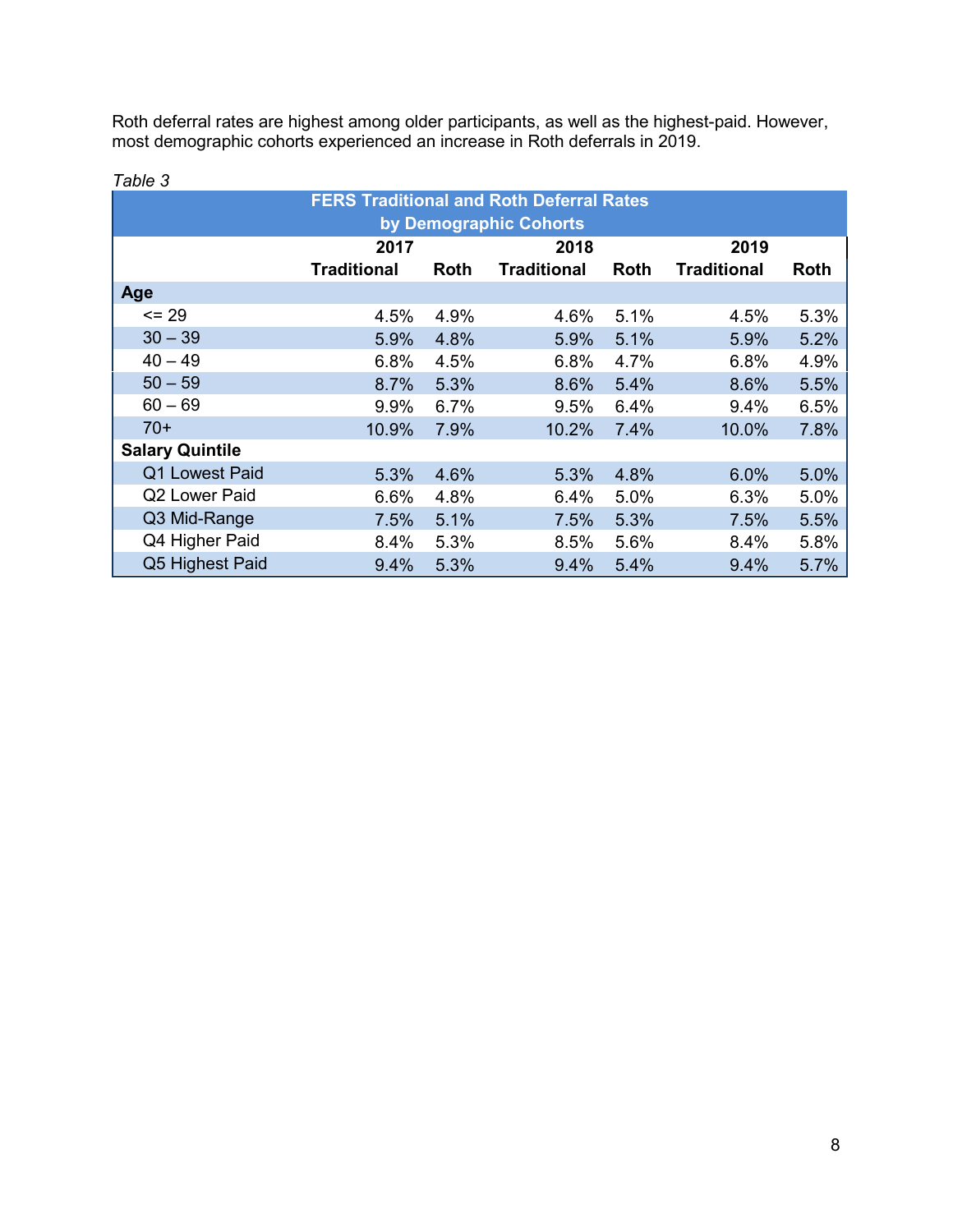#### Investment Allocation

Until September 2015, contributions for automatically enrolled participants were defaulted into the Government Securities Investment (G) Fund. With the passage of the Smart Savings Act, Public Law 113-255, the default investment fund for new participants changed from the G Fund to an age-appropriate Lifecycle (L) Fund.

In Figure 6, we note that allocations to the G Fund increase as the age of the TSP's population increases. This behavior is consistent with the expectation that participants tend to shift their investment allocation toward the relative safety of

*The youngest participants who have the longest time horizon to reap the benefits of compounding returns have 14.7% of their assets invested in the G Fund. A continual decline from previous years.*

guaranteed/income producing assets as they approach retirement age. This is also a significant improvement from 2014 when the youngest participants held 41.7% of their assets in the G Fund.



*Figure 6*

As noted in Table 4, the lowest-paid participants have approximately 38.9% allocated to the G fund as compared to the highest paid who allocated only 21.9% to the G Fund. Both are decreases over 2018.

When examining L Fund allocations, the youngest age cohort had the highest level of usage at 57.9%, which continues to increase each year. The oldest cohort has the lowest level of L Fund usage at 12.4%, however, this has also increasing slightly each year. When compared to 2018, allocations for the C and S funds increased for all cohorts with the exception of the youngest cohort's allocation to the S fund which dropped slightly. This is likely due to better market returns in 2019 compared to 2018 and the corresponding decrease in G Fund allocations. Increases in L Fund utilization is likely influenced by the default investment changing from the G Fund to an age appropriate L Fund in 2015 and the impact of ongoing communications regarding the benefits of utilizing the L Funds.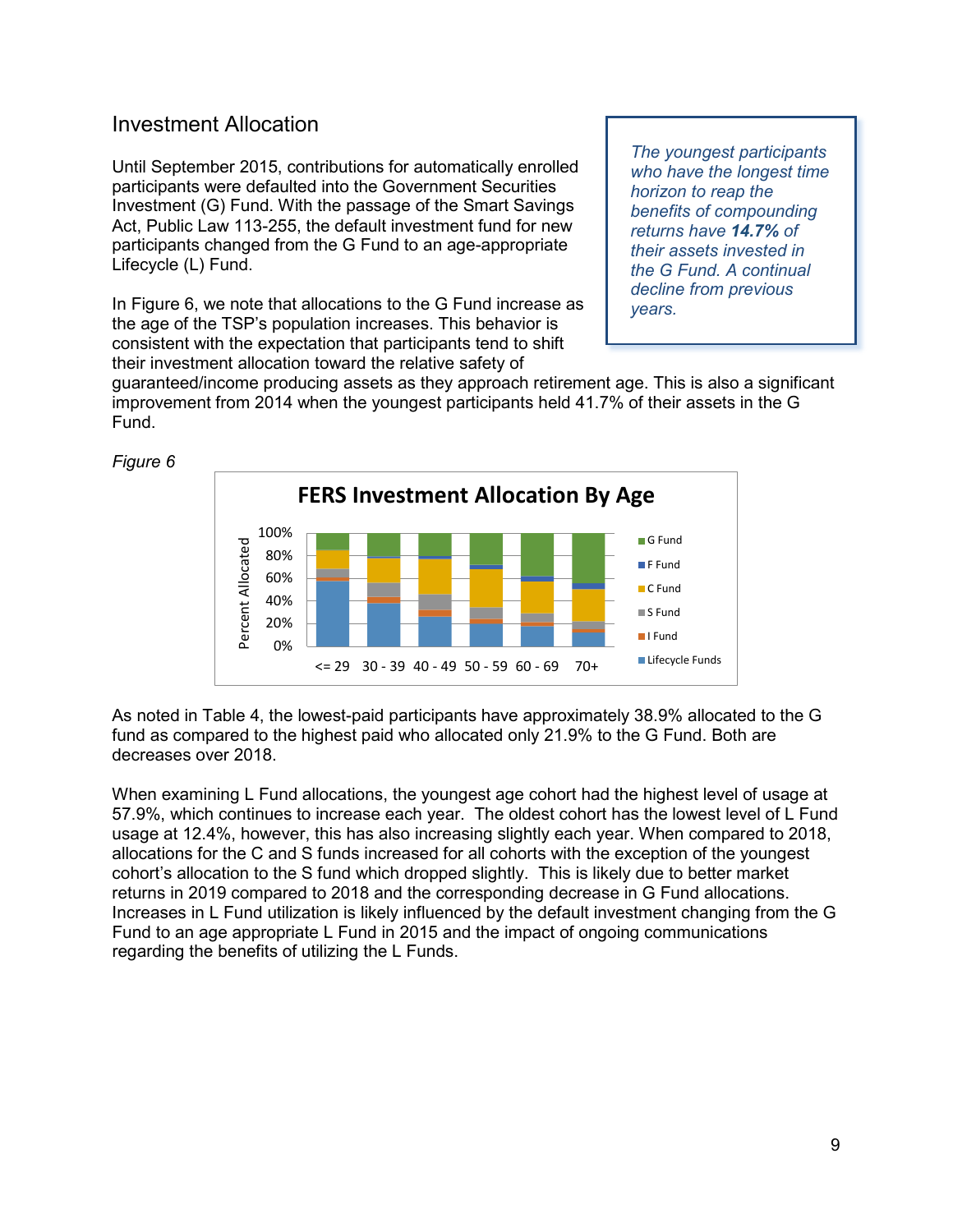| 2019 Investment Allocations by Demographic Cohorts |               |               |        |               |        |                |  |
|----------------------------------------------------|---------------|---------------|--------|---------------|--------|----------------|--|
|                                                    | <b>G</b> Fund | <b>F</b> Fund | C Fund | <b>S</b> Fund | I Fund | <b>L</b> Funds |  |
| Age                                                |               |               |        |               |        |                |  |
| $= 29$                                             | 14.7%         | 0.6%          | 16.1%  | 7.8%          | 2.9%   | 57.9%          |  |
| $30 - 39$                                          | 20.4%         | 1.7%          | 21.6%  | 12.5%         | 5.7%   | 38.2%          |  |
| $40 - 49$                                          | 20.1%         | 2.8%          | 31.0%  | 13.6%         | 6.2%   | 26.4%          |  |
| $50 - 59$                                          | 27.8%         | 4.0%          | 33.5%  | 10.2%         | 4.3%   | 20.1%          |  |
| $60 - 69$                                          | 37.9%         | 4.8%          | 27.9%  | 7.9%          | 3.4%   | 18.0%          |  |
| $70+$                                              | 44.2%         | 5.3%          | 28.2%  | 6.9%          | 3.0%   | 12.4%          |  |
| <b>Salary Quintile</b>                             |               |               |        |               |        |                |  |
| Q1 Lowest Paid                                     | 38.9%         | 2.5%          | 20.5%  | 8.0%          | 3.5%   | 26.6%          |  |
| Q2 Lower Paid                                      | 37.5%         | 3.6%          | 30.1%  | 8.7%          | 3.6%   | 16.5%          |  |
| Q3 Mid-Range                                       | 29.1%         | 3.2%          | 27.5%  | 11.0%         | 4.7%   | 24.5%          |  |
| Q4 Higher Paid                                     | 25.1%         | 3.5%          | 29.6%  | 12.0%         | 5.1%   | 24.8%          |  |
| Q5 Highest Paid                                    | 21.9%         | 4.1%          | 34.6%  | 11.3%         | 5.1%   | 23.0%          |  |

Of the participants utilizing the L Funds, the allocation is largely as we would expect. Those in the age 29 and under cohort were taking advantage primarily of the L2050 Fund. Participants who would likely retire between 2033 and 2043 (the 40-49 age group) were in the L2040 Fund. The age 50-59 cohort was aggregated in the L2030 Fund. Participants aged 60-69 were investing in the L2020, while those 70 and over were split between the L 2020 and the L Income Fund. In July 2020, FRTIB will retire the L2020 fund moving all investments to the L Income fund and will launch funds in 5-year increments up to L2065. In response, FRTIB expects significant movement among the L Fund allocations among all age cohorts, especially the youngest cohort when the L2060 and L2065 funds become available. See Figure 7.





The L Funds' strategy is to invest in an appropriate mix of the G, F, C, S, and I Funds for a particular time horizon. The investment mix of each L Fund becomes more conservative as its target date approaches. Thus, the participant only needs to invest in one L Fund in order to achieve diversification among the core funds. As shown in Figure 8, the use of one L Fund is most common with the two youngest age cohorts – 71.9% for those age 29 and under and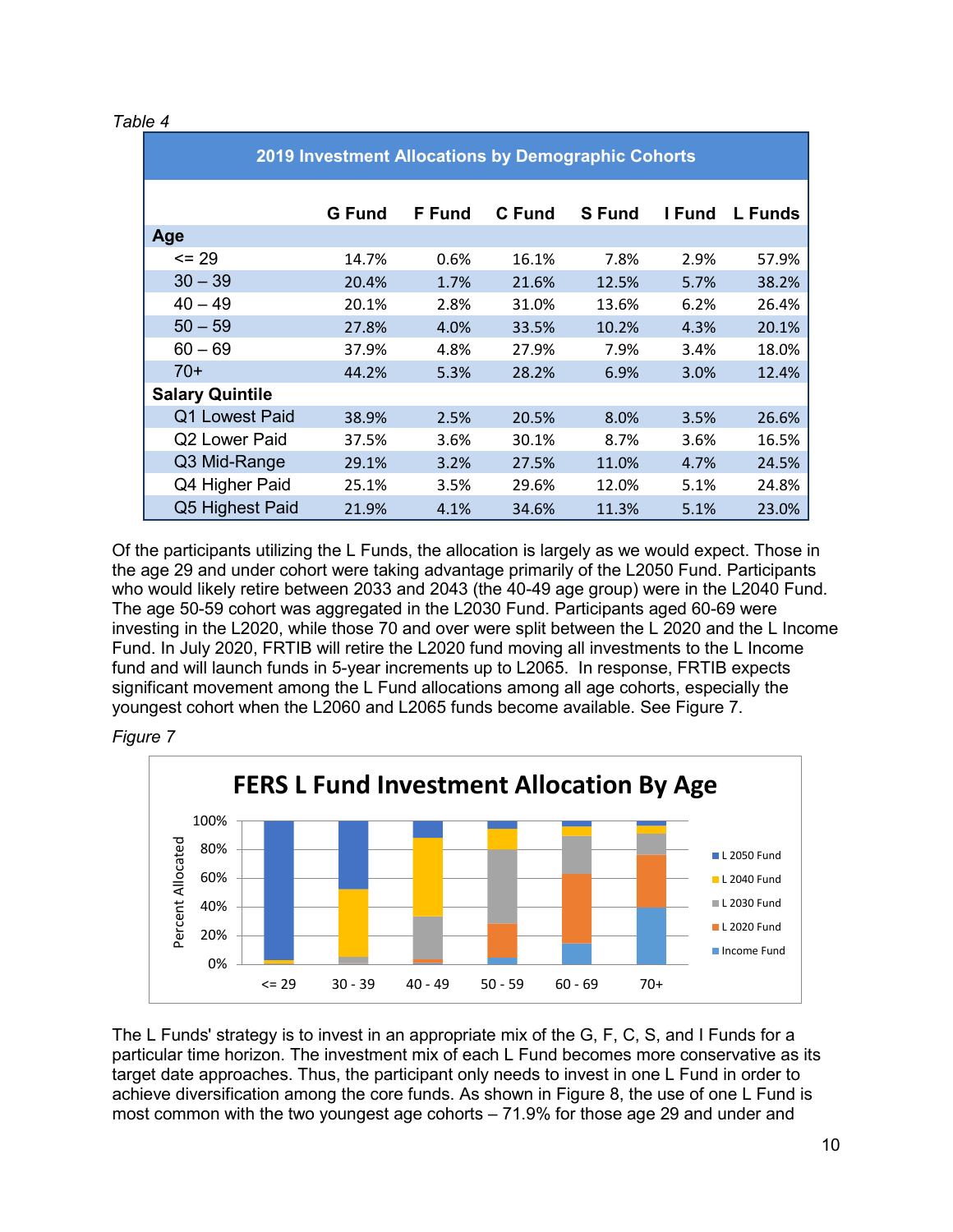38.7% for those age 30 to 39. While the percent of participants who invest solely in the F, S, I and G Funds is minor, all age cohorts have a significant percentage of participants investing solely in the C Fund. Since 2014, the most significant change has been seen in the younger age groups where there was a meaningful increase in the number solely invested in one L fund and also a decrease in the percentage solely invested in the G fund. This was influenced by the change to an age-appropriate L fund as the default investment in 2015. See Figure 8.



*Figure 8*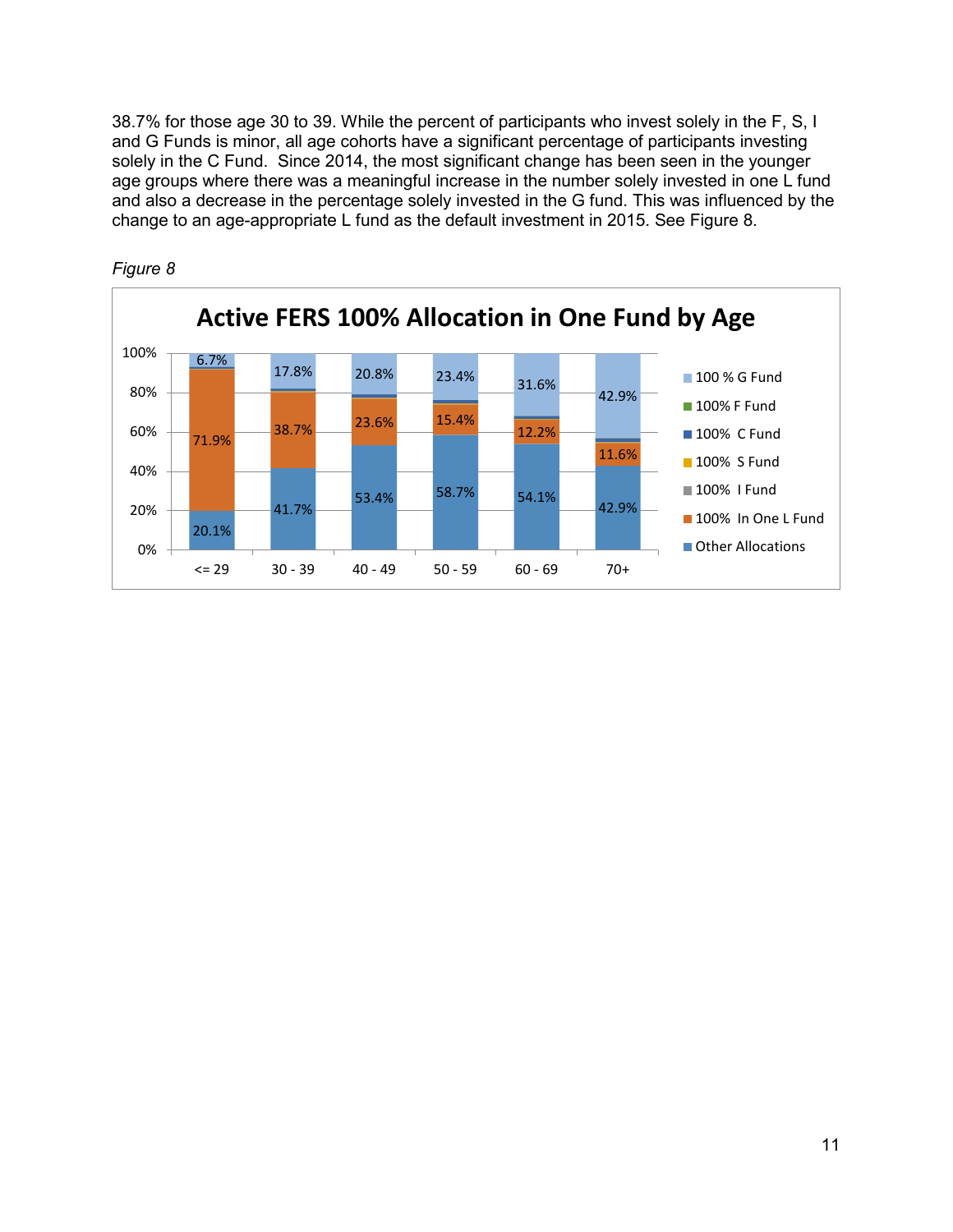#### Loan and Hardship Withdrawal Usage

The TSP allows two types of loans – general purpose and residential. A general purpose loan has a repayment term of 1 to 5 years, while a residential loan for the purchase of a primary residence has a repayment term of 1 to 15 years. Participants may have only one of each loan type outstanding at the same time. Participants may only borrow their employee contributions, up to \$50,000, and the minimum loan amount is \$1,000.

Participants may take a hardship withdrawal if they have a financial need as the result of a recurring negative cash flow, medical expenses, a personal casualty loss, or legal expenses associated with a divorce. Participants may only withdraw their employee contributions, and the minimum withdrawal amount is \$1,000 and includes a 10% early withdrawal penalty if the participant is younger than 59 ½.



*Figure 9* 

Loan usage overall remained somewhat steady for the past five years. There was a slight increase in loan usage between 2018 and 2019 with 8.8% of participants taking out loans in 2019 versus 8.6% in 2018.

Hardship withdrawals increased in 2019 when compared to the

previous four years. This increase is partly due to the lapse in appropriations that extended from December 24, 2018 to January 25, 2019. Though the lapse began in 2019, most individuals did not take loans or hardships withdrawals until January.

As seen in Figure 10, loan usage has consistently been highest among the 40-49 age cohort, with 10.6% of the participants in this cohort receiving a loan in 2019. However, loan usage in the 40-49 and 50-59 cohorts has followed at 9.2% and 9.1% respectively in 2019. Loan utilization among the oldest and youngest cohorts decreased slightly from 2017 levels.



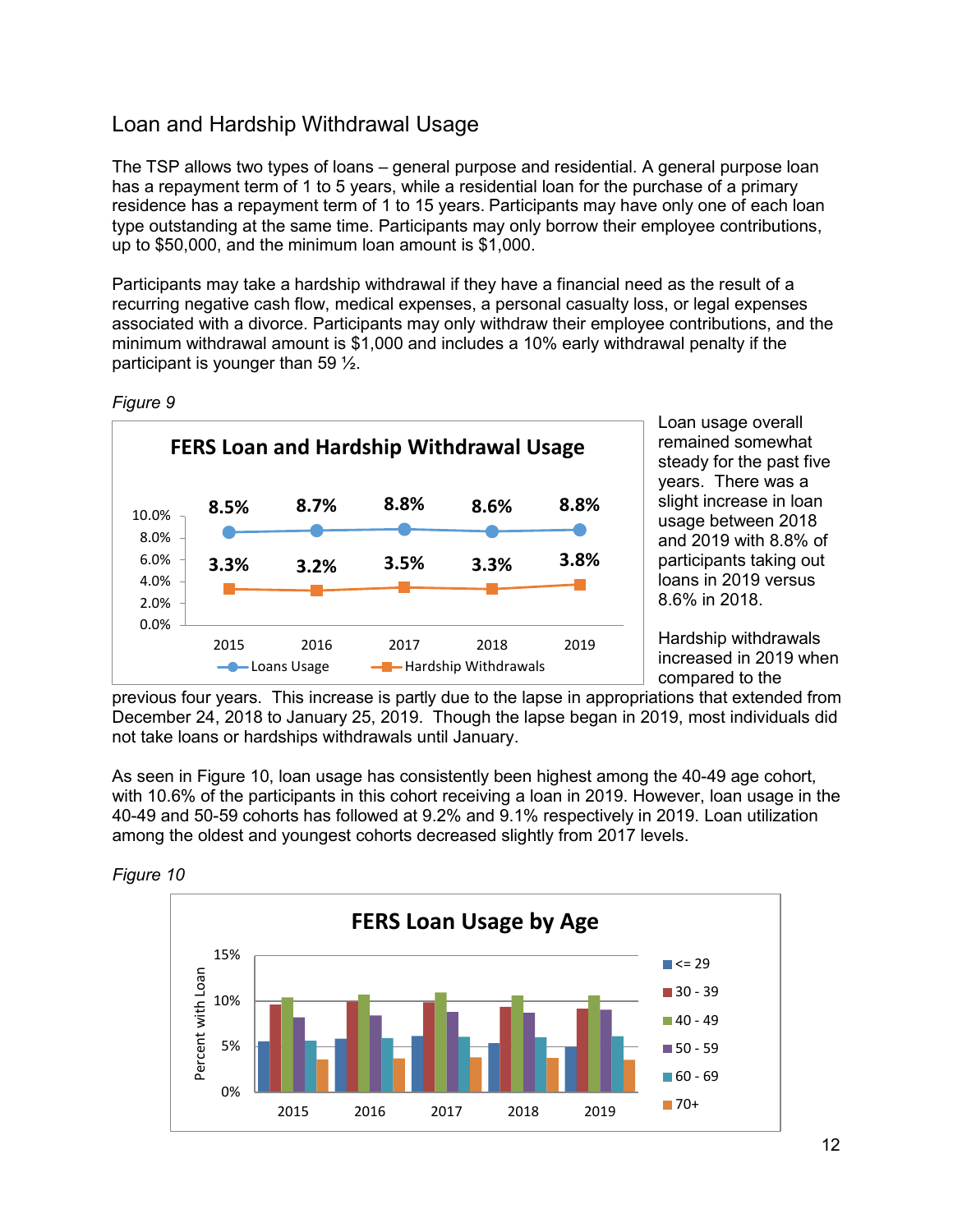Hardship withdrawal usage is also consistently highest among the age 40-49 cohort, with 3.8% to 4.7% of participants in this cohort receiving a hardship withdrawal during the five years covered in this report. The youngest two cohorts also saw an increase in hardship in hardship withdrawals, while the oldest experienced a slight drop. *Figure 11*



There is a stair-step pattern of hardship withdrawal usage among the salary quintiles, with usage generally declining as salary levels increase. See Figure 12. However, the first quintile presents an exception to this pattern, as hardship withdrawals were lower than those of the next highest quintile in each of the years examined. It is important to note that hardship withdrawal usage is lower than loan usage among all salary quintiles. In 2019, the second salary quintile had the highest usage rate at 5.7%, which is 1% percent drop from the peak in 2013.



*Figure 12*